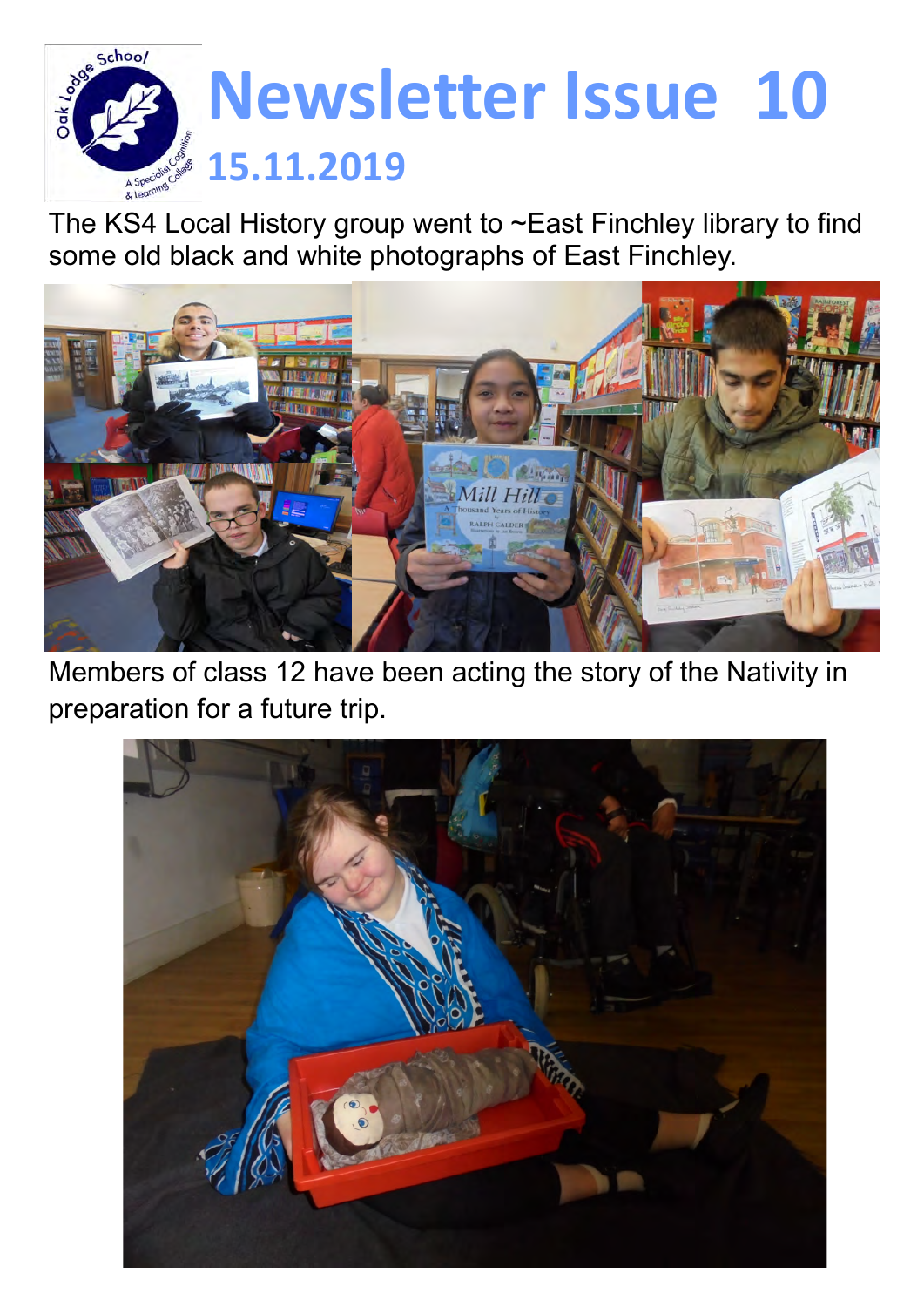P3 went on the Fun Day bus to the Postal Museum . We went underground on the Mail Rail train. We then toured the museum and had fun trying on all types of postal uniforms! We also had fun sending each other messages through the 'postal tube!'. Beth gave us a work shop called 'Once upon a bicycle'. Many thanks to Jeff for being our driver and to Beth for our lively workshop!

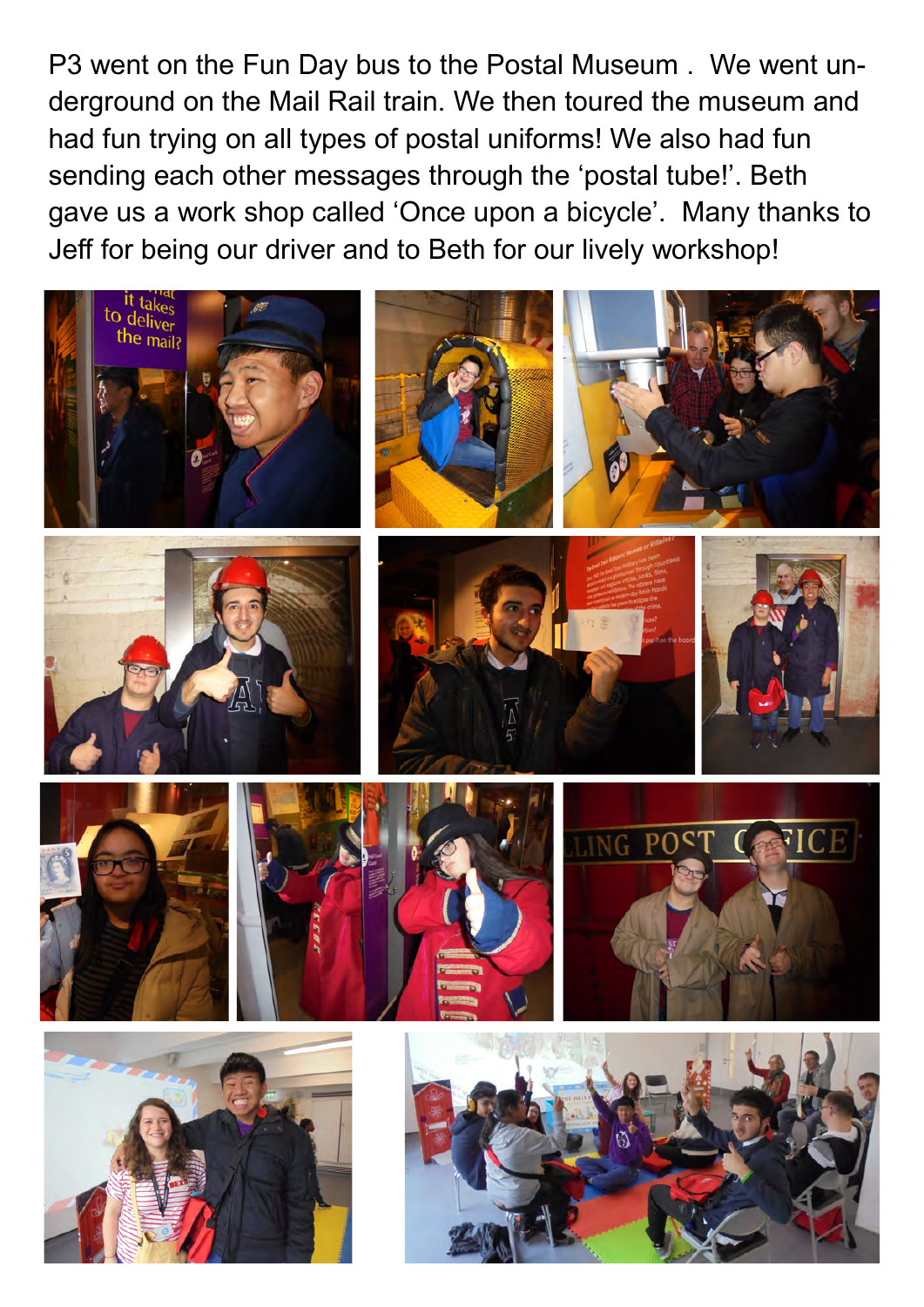The KS5 Local History group went exploring Kenwood Park and Kenwood House! The autumn colours were truly beautiful in the park. The house was very grand too! We had to thoroughly clean our shoes before entering the house.



Students from KS4 have been baking cakes for Children in Need. We are looking forward to raising money for a good cause and to eating the yummy cakes.